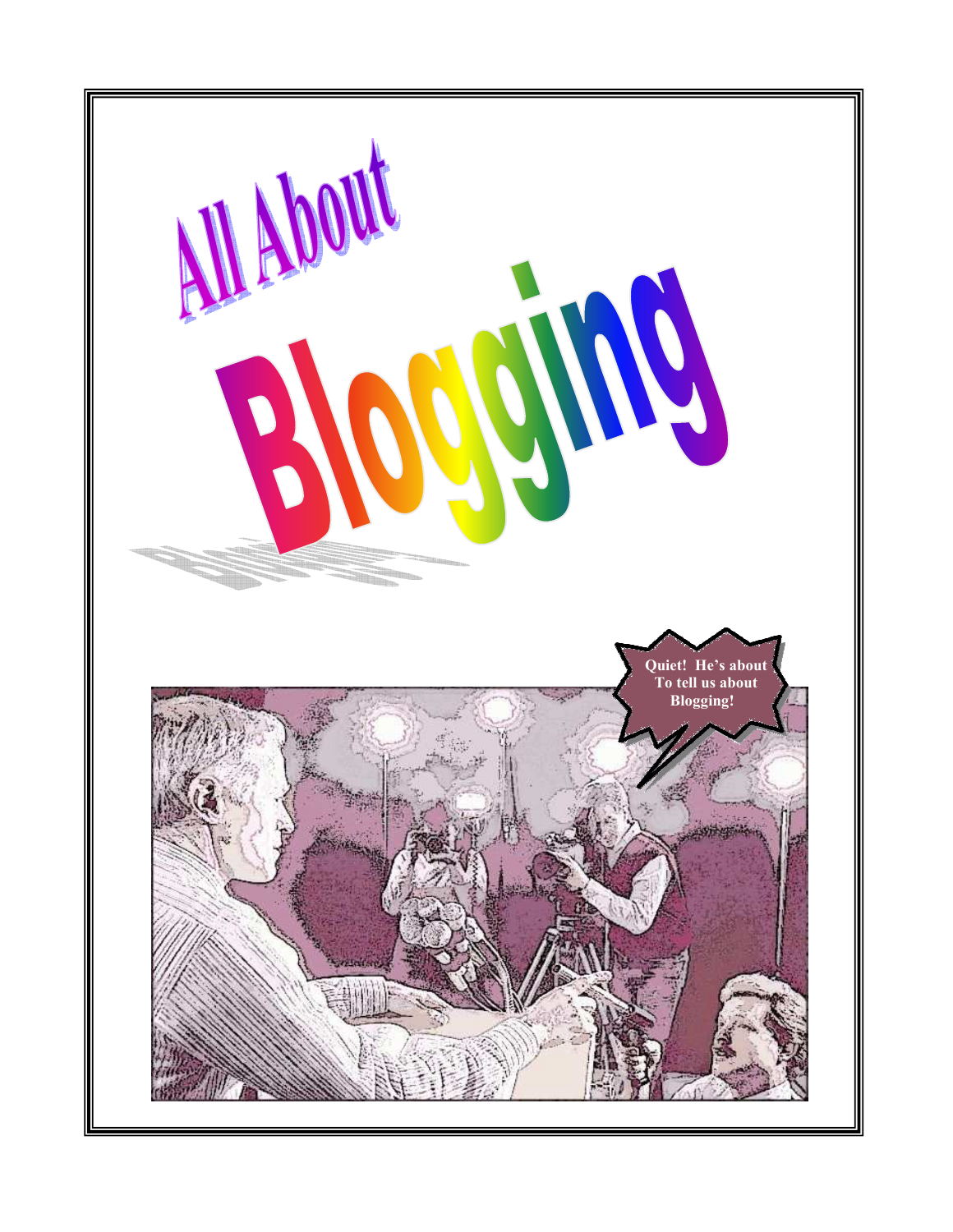

©2011 C. W. Hill

#### **Simple! Go to the blog site of your choice, follow the easy sign up steps and 'bingo' you have your blog.**

Don't be afraid to set up your blog page and know that nothing will go out over the internet until you tell it to. For instance, at Blogger.com you can get everything set up, write a few things and then hit save. No, you haven't published anything so all the world can see, you have simply started. Nothing goes to the internet until you hit **'PUBLISH.'**

Go back as many times as you wish until it is just the way you like it…then hit Publish. Now it goes to the internet to be viewed by others.

Most of the other sites are very similar. I recommend you start with one of these three programs to, well you know, 'get your feet wet!' Depending on your internet and computer skills I recommend you use them in the order listed (just a suggestion).

- 1. http://www.blogger.com
- 2. http://www.wordpress.com
- 3. http://www.livejournal.com

The main thing is to get started today. You will love it!

Have a further question? Simply go to Iowa Ghost Towns **Contact Us** page and send your question. Go to http://www.iowaghosttowns.com and click on the **Contact Us** link at the top of the page.

Something to consider, I am not the world's foremost expert on blogging. However, I can steer you in the right direction.

What are you waiting for? Get going and start your own blog.

Best of luck and 'great success' on creating your very own web presence.

Webmaster *Iowa Ghost Towns* 

©2011 C. W. Hill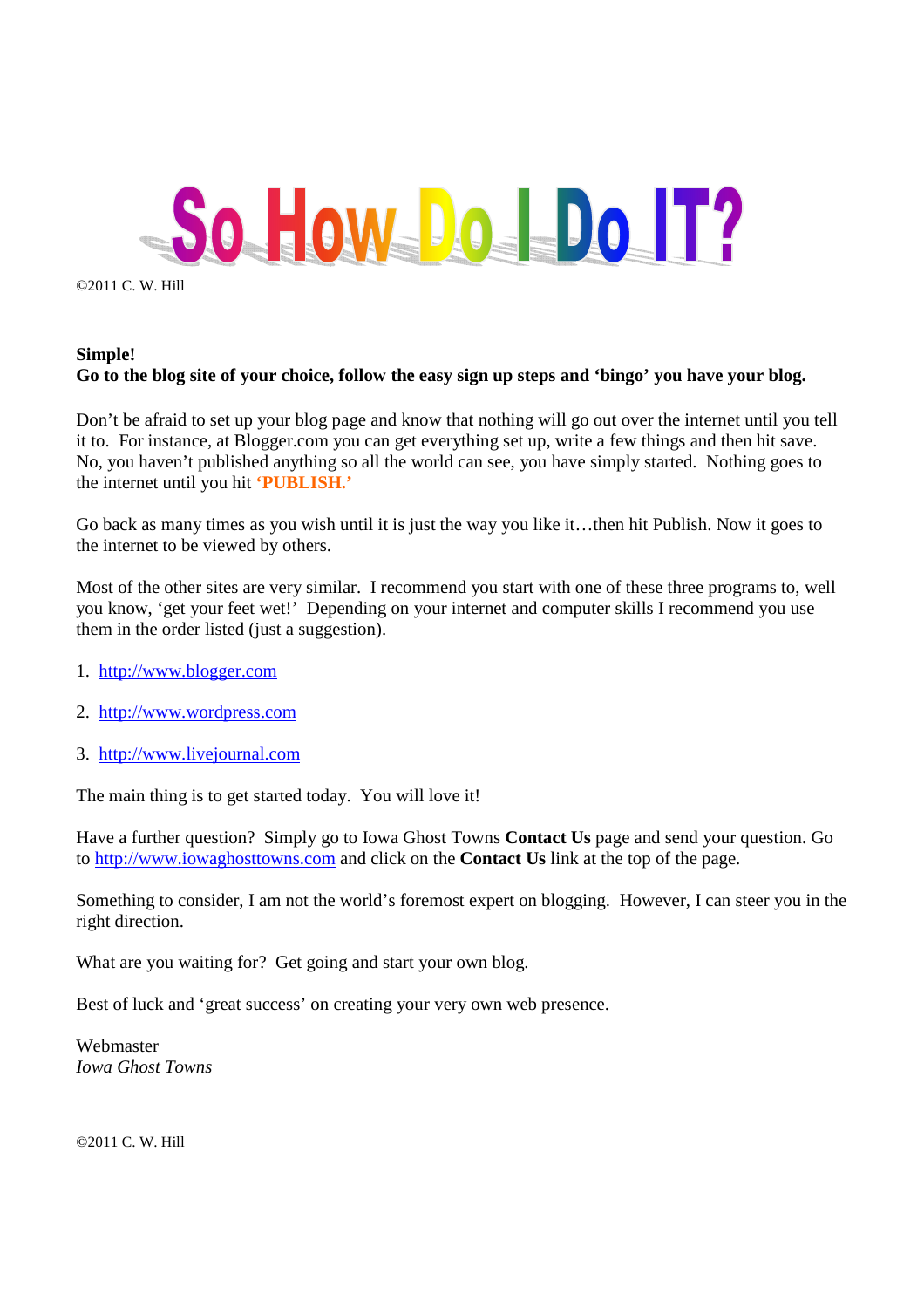## Blogging Beginners Guide

A blog is basically an online journal wherein you can digitally pen down your thoughts, ideas, opinions and practically anything that you want people to read.

Blogs come in different styles, formats, and settings, depending on the preference of the user. Many blogging sites, offer built in features such as hyperlink, straight texts, pictures etc.

Some blogging sites, even allow you to put video and mp3's on your blogs.

Instead of writing texts, some bloggers choose to make their blogs more audio friendly, by using spoken word entries. This is called **audio blogging**.

Basically a blog contains these features:

- **Title-** which allows you to label your post
- **Body-** this is the content of your post
- **Trackback** other sites can be linked back to your blog
- **Permanent Link** every article that you write has a URL
- **Comments-** this allows readers to post comments on your blog.

One of the advantages of blogging, is that it is made of only a few templates. Unlike other websites that are made up of numerous individual pages. This make it easier for blog users to create new pages, because it already has a fix setting that include:

- slots for title
- body of the post
- category, etc.

This is especially useful for first time users, since they can start blogging right away. They can choose from a number of templates that blogging websites provide.

Anyone who wants to start a blog can do so by becoming a member of a blogging website of their choice. Once they've become members, they automatically become a part of that particular blogging community. They can browse through other bloggers pages, and link them back to their own blogs. They can also make comments on other members' blogs.

Blogging is not just limited to personal usage. There are a lot of blogs that follow a theme such as: sports, politics, philosophy, social commentary, etc. These blogs espouse on their specific themes. This way blogging becomes a medium in which people can share their knowledge and opinions about a variety of themes and topics.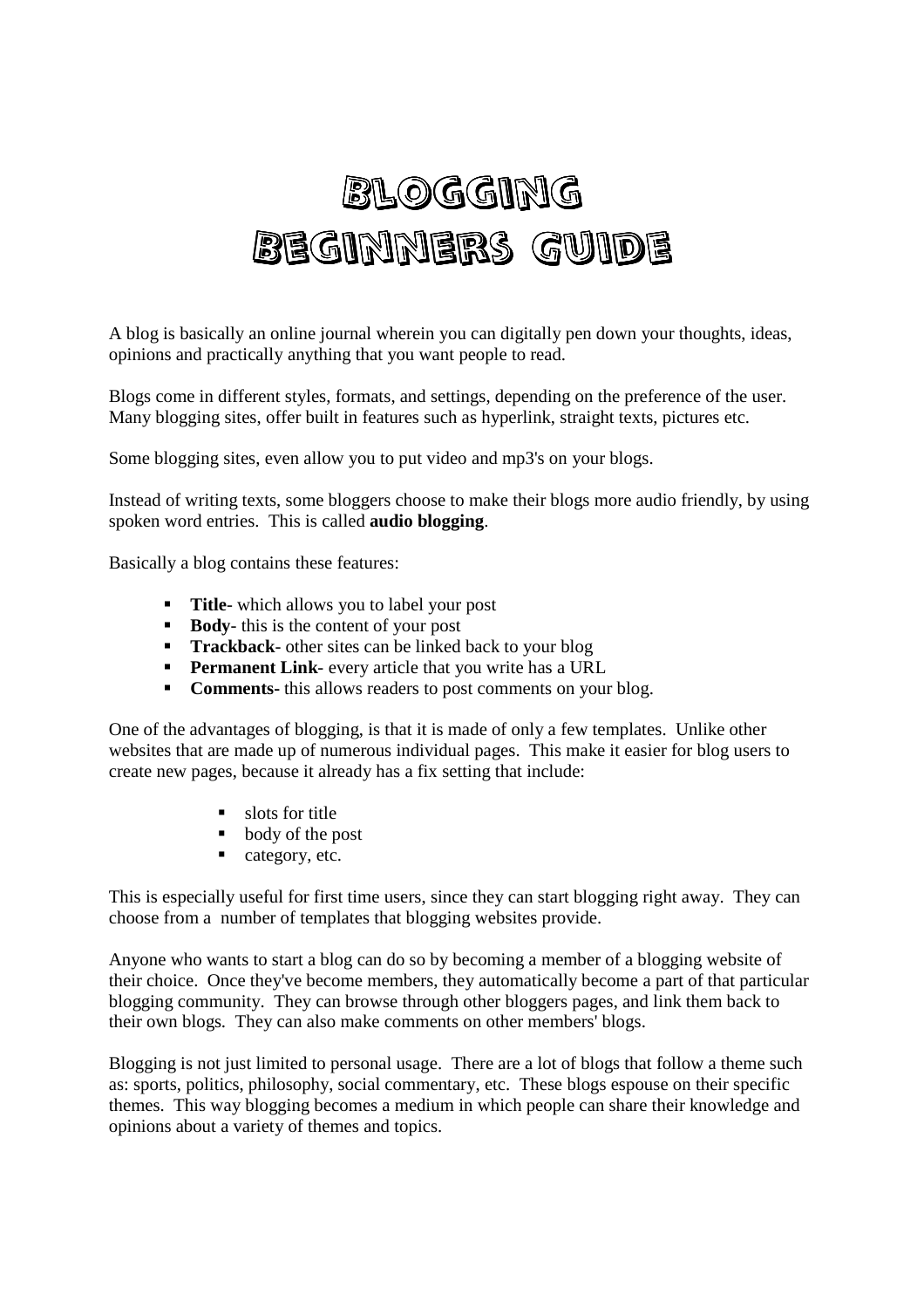#### **(Beginners Guide to Blogging)**

Some bloggers even use their blogs as a means to advertise. Some authors advertise their books on their blogs. While other bloggers, use their blogs to shed light to currents issues, events, news and catastrophes.

Nowadays in education, blogs also play an important part. Professors use blogging to document the lessons that they have discussed and taught. This way, students who have missed classes, can easily catch up with their assignments.

A lot of entrepreneurs benefit from blogging by promoting their businesses on their blogs, with millions and millions of people logging onto the net everyday, blogging has become a lucrative move. Some bloggers who run online businesses promote their merchandise online. While others profit through advertisement.

But by far, the most popular blog type is the one that takes the form of a personal journal. This is the kind that is usually used by first time bloggers. Individuals who want to document the daily struggle of their everyday lives, poems, rants, opinions, find that blogging offers them a medium in which to express themselves.

Bloggers usually communicate within themselves. This is one of the appeals of blogging. It creates a community of people sharing their ideas, thoughts, and comments with each other.

Blogs varying in topics, themes, and set-ups, can be found in blog directories. First time users who want to get an idea of what the blogging world is all about can browse through a number of blogs using these directories. This way they'd get an idea of what these blogging communities are like.

Blogging is popular all over the world. Blog is short for the term weblog. There are no rules when it comes to blogging. Bloggers have the freedom to express themselves however they want, and the best thing about blogging, is that most blogging sites are free.

There are numerous blogging websites to choose from in the net. This gives first time users the option of joining a blogging community that appeals to their interests.

Just search any blogging directory and you'd get a listing of a lot of blogging sites that are available on the net. It's easy to search a blogging directory, because it is organized according to category. This way you would get exactly what you are after.

#### **Blogging is really for everyone.**

**It is fun, simple and easy.**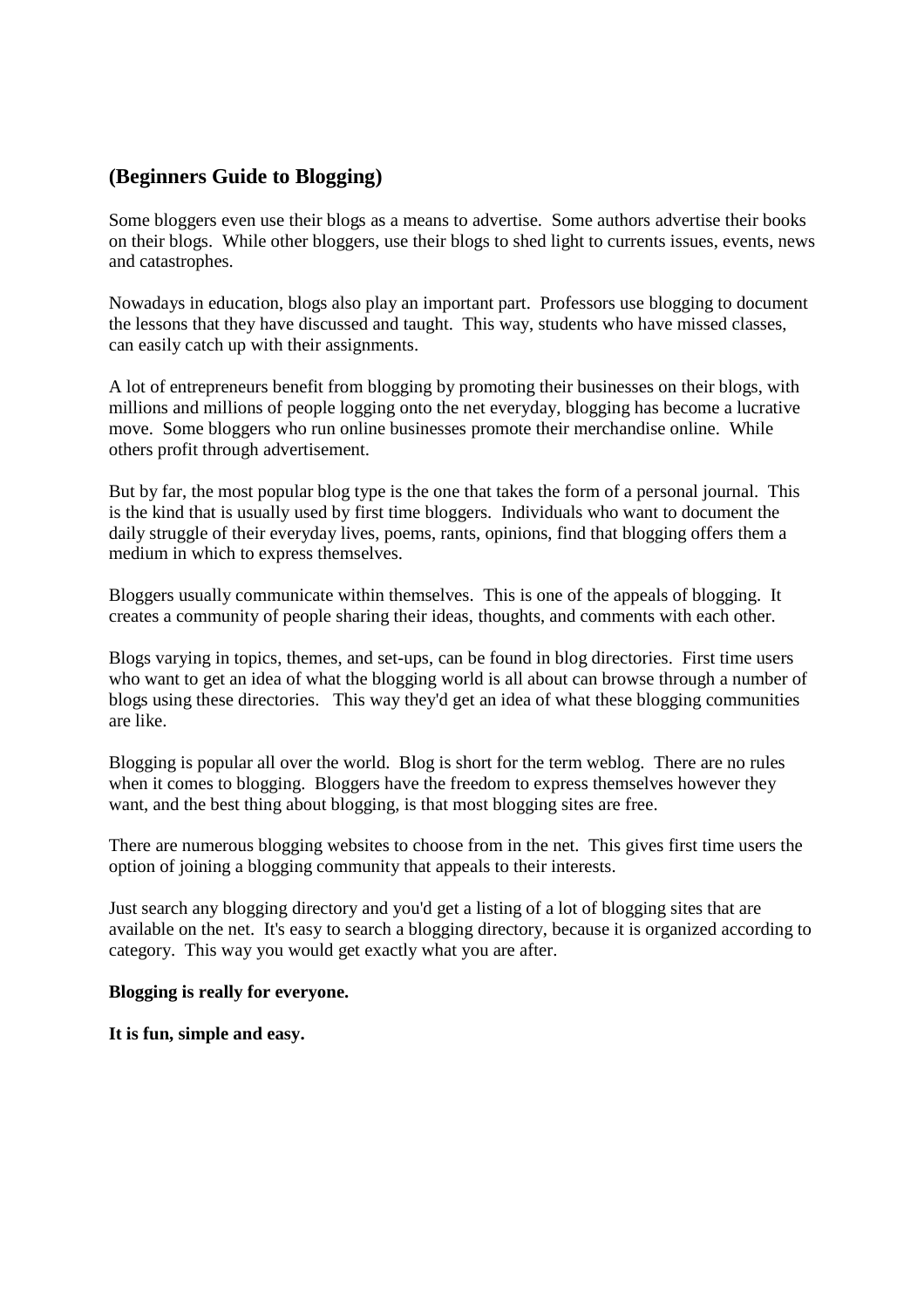## **Blogging? Again?**

Blogging may be something you have heard so much about but have not paid much attention to. Some people are even afraid of showing their ignorance and do not want to ask what a blog is.

## **What are blogs?**

Blogs are web logs that are regularly updated, some even daily. They consist of information that is related to a certain topic. In some cases, blogs are used as daily diaries about people's personal lives, political views and commentaries.

Simply put, blogs can be made into whatever the author want them to be.

## **What is the origin of blogging?**

Blogs can be traced back in the 1990's. Who started them is not known. Although it started during that time, it was in 1999 that people got into blogging.

The first blogs were just personal commentaries and mostly web tours. It is ironic that these blogs were initially thought of as diaries or journals online. But now, they have already turned into the latest web content that is being done by just about anyone.

## **What is the importance of blogging?**

For the individuals, blogging is a trendy and classy thing to do. You get to write what you want, add some pictures into it and put links that are related and useful to the message you are writing about.

But for businesses, they found blogs to be the answer to getting back the customers that they used to have by presenting them with new and fresh contents not seen anywhere else.

It is a fact that content is very important for an online business.

Not only because they are the ones being found by search engines for site optimization, but also they give visitors a reason to come back to get more information.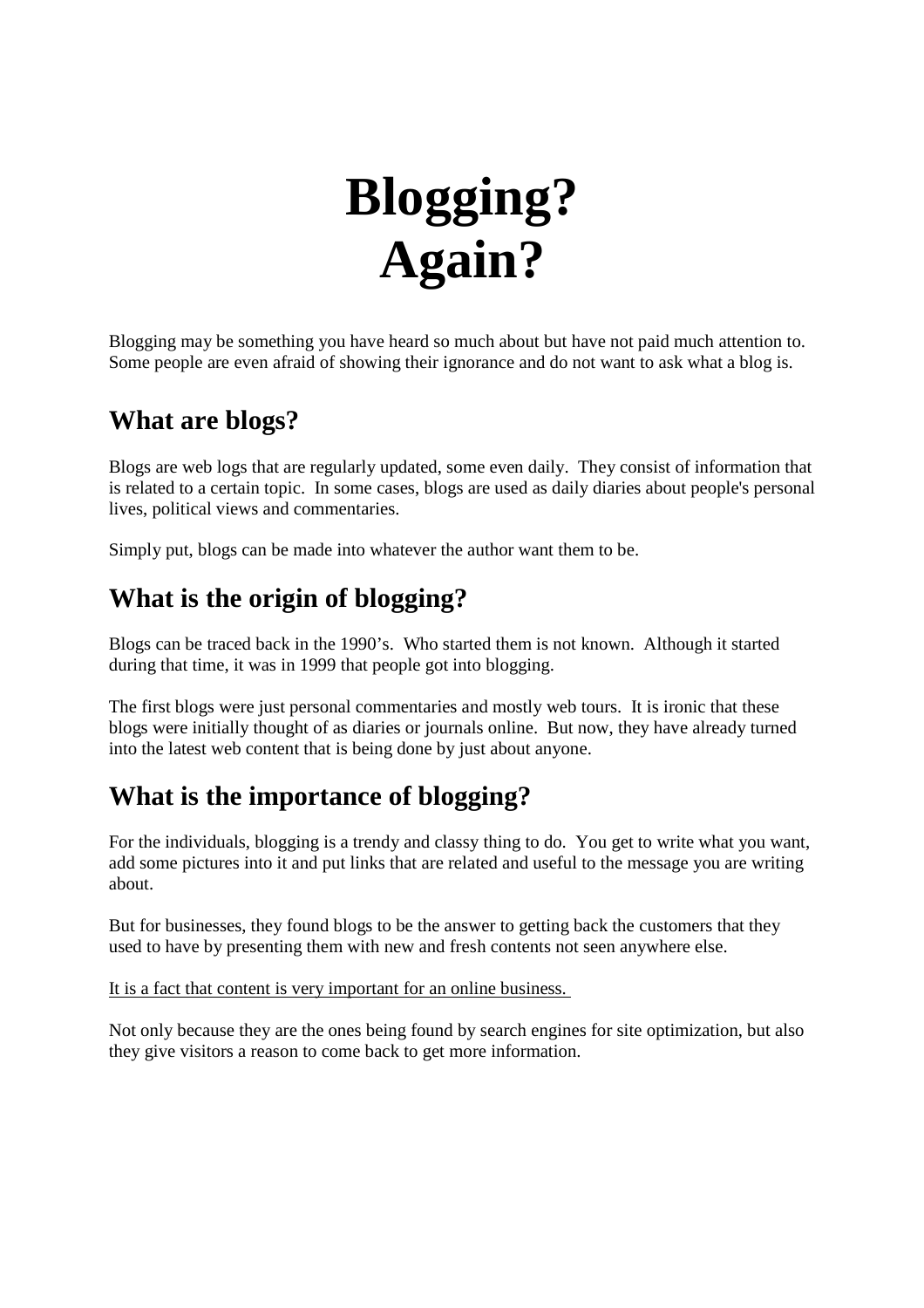## $B1095$ **What are some types of blogs?**

#### **1. The professional blogs.**

These kinds of blogs allow businesses to tell their customers or potential customers about the latest news or updates in their industry. This is also where they can catch up on the development being done in their business.

These blogs are updated daily to be able to increase the chance of search engines to spider them. This also increases the page rank of a certain site because they are submitted to blogging directories.

#### **2. Personal blogs.**

Just about anyone can write this kind of blog. This is where people get to share their ideas, thoughts and everything else they want other people to read about. Some of these blogs are not into page ranks and search engine optimization. They may be just for fun or informational purposes.

### **What is the most widely used type of blogging?**

The most widely used blogs are the business blogs. It seems that companies and businesses have already realized the benefits they can get from blogging and is making them a substantial part of their growth.

To use blogs for business purposes, you first have to know how it can benefit you.

It would be best if you have a schedule made and stick with it. Let your readers know what your blogs are all about and when to expect them.

Blogs can give valuable supplemental content and attention to areas of businesses that you want to highlight. You get to direct and guide your readers on your blogs.

## **What are the things needed in creating a blog?**

Nowadays, there are a variety of tools that can be used in creating blogs. It is advisable to use the standard html version because of security reasons.

Making blogs are as easy as typing an email. All you need is to put in the content and send it to the web server. Once done, it is directly printed on your page and displayed there for an amount of time.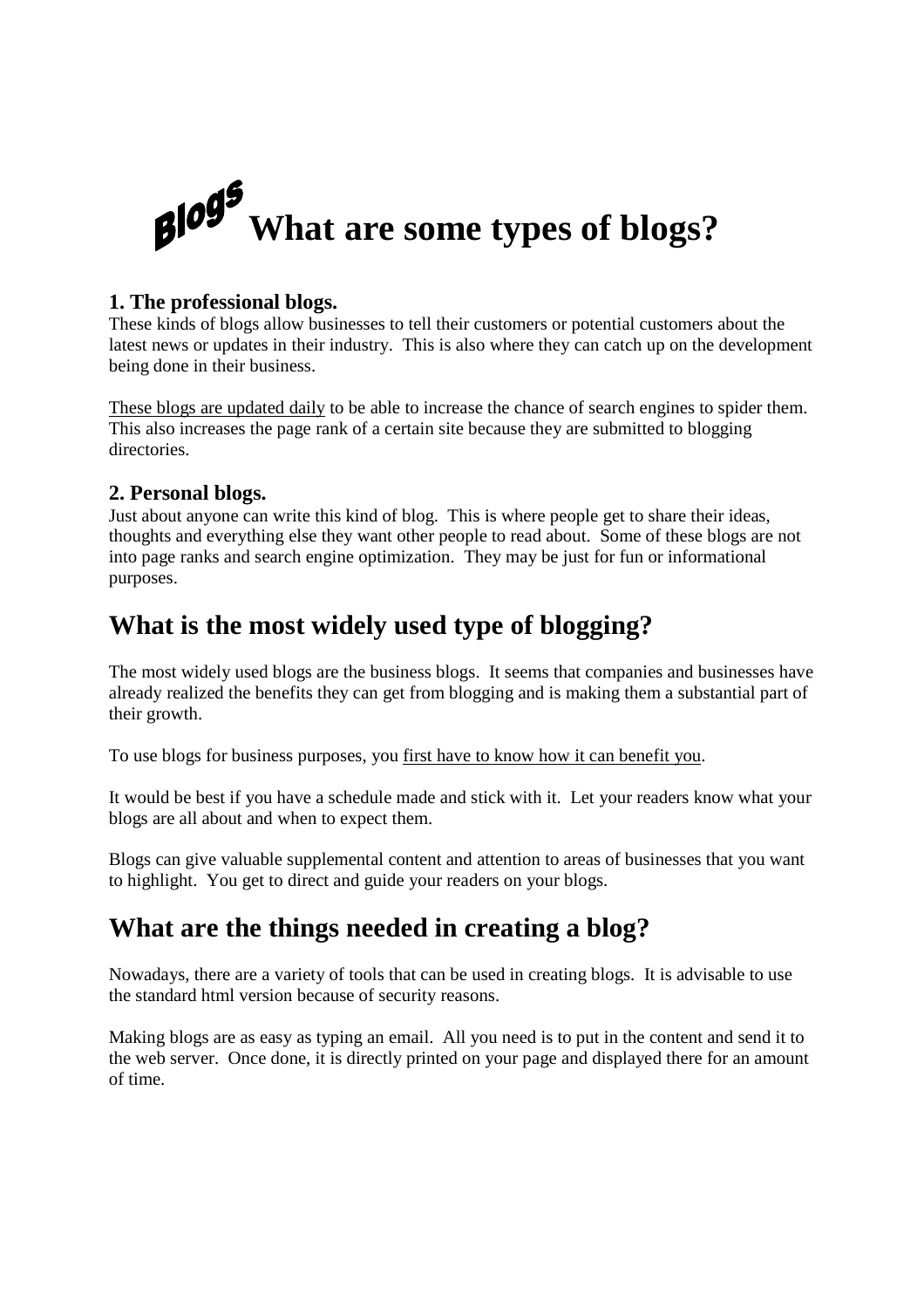

### **What are other advantages of blogging?**

While you may originally create a blog for your existing customers, you may find that you are able to attract more and new customers by writing about your expertise in a specific field.

There are many websites that act as "blog search engines".

Be sure to submit your sites to these websites to boost your exposure. This will also help with your page rank and possibly increase the possibility of you getting a respectable ranking with Google.

# BLOGGING AS AN ARTFORM

If writing is an art, then, blogging is one way of using words to come up with an art. This is because people who are into blogging are the ones who are artistic on their own sense, carefully choosing words that would best describe their feelings, sentiments, wishes, desires, and everything.

With web sites, you still need a web site and domain names, but with blogging, you do not need anything just an account with blog providers. In most cases, these kinds of blogs are free of charge.

With the onset of blogging in the industry, personal journaling had been a common ground for people who wish to be known all over the world.

**Generally, blogs are created for personal use.** Like a journal, people can write their daily adventures, sentiments, and whatever ideas they want to express online.

Nevertheless, with the advent of the online businesses, **blogs had gradually taken the limelight in providing businesses a chance to boost their productivity online.** This is where the business blogs have taken the limelight.

Business blogs are, basically, created to advertise the services or products of a certain web site or online business in order to increase online sales.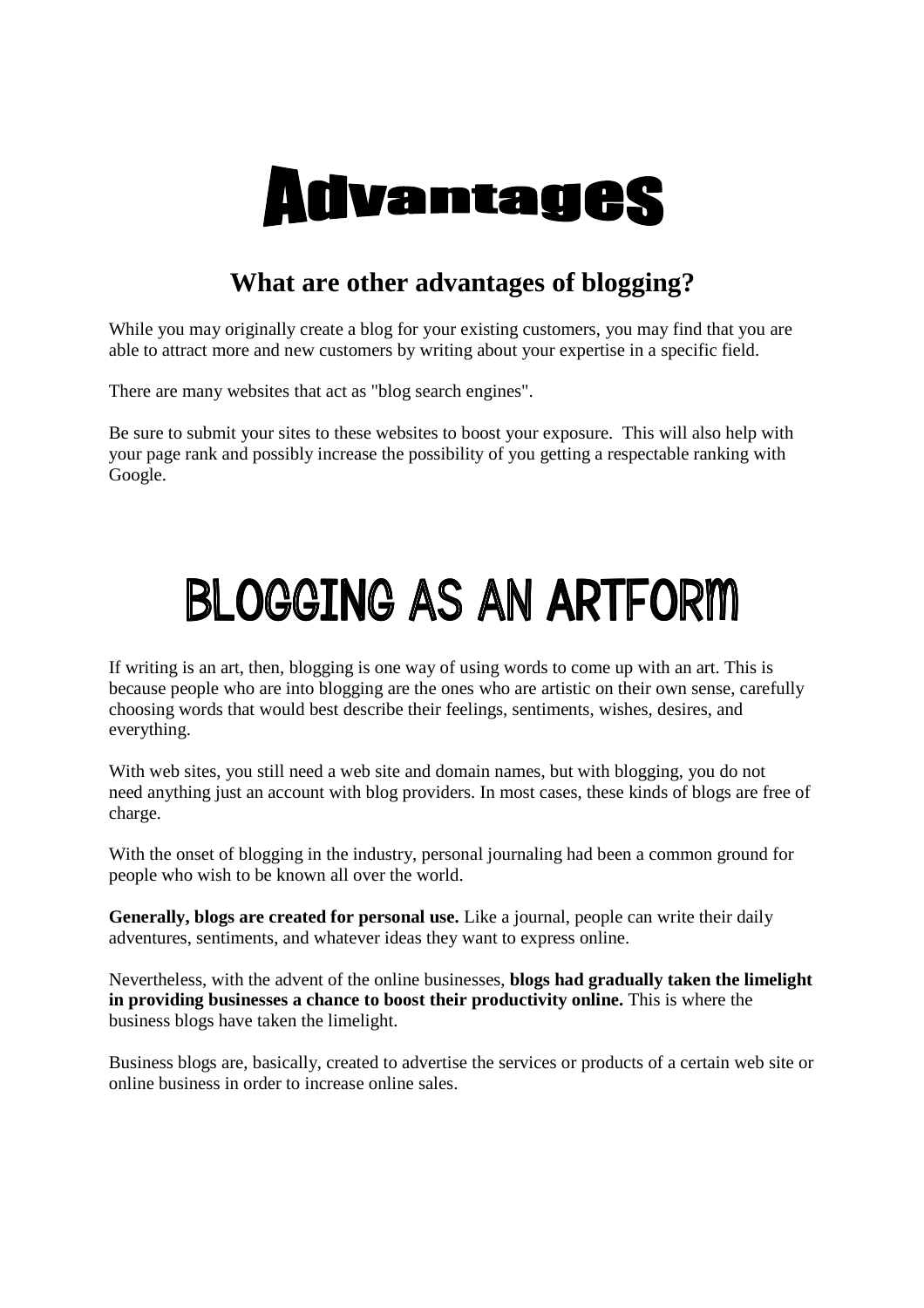Moreover, business blogs are also one way of promoting the company so that the other readers will know that a certain company exists online. With blogs, entrepreneurs are able to establish a name in the virtual market through articles that can be very useful in the reader's life.

From there, you can make money out of blogs by simply syndicating it to your business' web site. This can be done through the RSS technology.

So, if you are thinking to create a blog, whether for business or for pleasure, you need to **know some tips** that could help you get through and make your blog one of the interesting blogs online.

#### **1. Consider your audience**

Even if your blog is generally personal, still, it would be better to consider the minds of your readers. You have to think of something that would interest them.

After all, most of the reasons of people who write blogs are not at all confined to their own personal motives. Most of them would love to be "heard" (or read) and would love to be known, in some way or another, even for just a minute. Hence, it is very important to come with a write up that everybody can understand, not necessarily that these people can relate to it but they can understand it.

#### **2. Pictures speaks a thousand words**

To make your blogging worth the browsing effort of your readers, it would be extremely nice if you will put some pictures in it. It does not necessarily mean you have to place a picture of yourself. Any photographs will do as long as it does not pose danger or insult to anyone who will be reading your blog.

#### **3. Make constructive and beneficial blogs**

Even if you are free to write anything you wan to say to the world, still, it would be better to create some write-ups that would be beneficial to your readers.

After all, its information technology that you have there so better be inclined to provide information rather than sheer quirky entertainment.

#### **YOU BE THE JUDGE…. MAKE YOUR BLOG A REFLECTION OF WHAT YOU WANT**

#### **4. Avoid making multifaceted and complicated blogs**

In order to have an interesting blogs, try not to use some highly technical and highfalutin words. After all, it is not a science discourse or a debate that you are making, so better stick to simple facts and short blogs.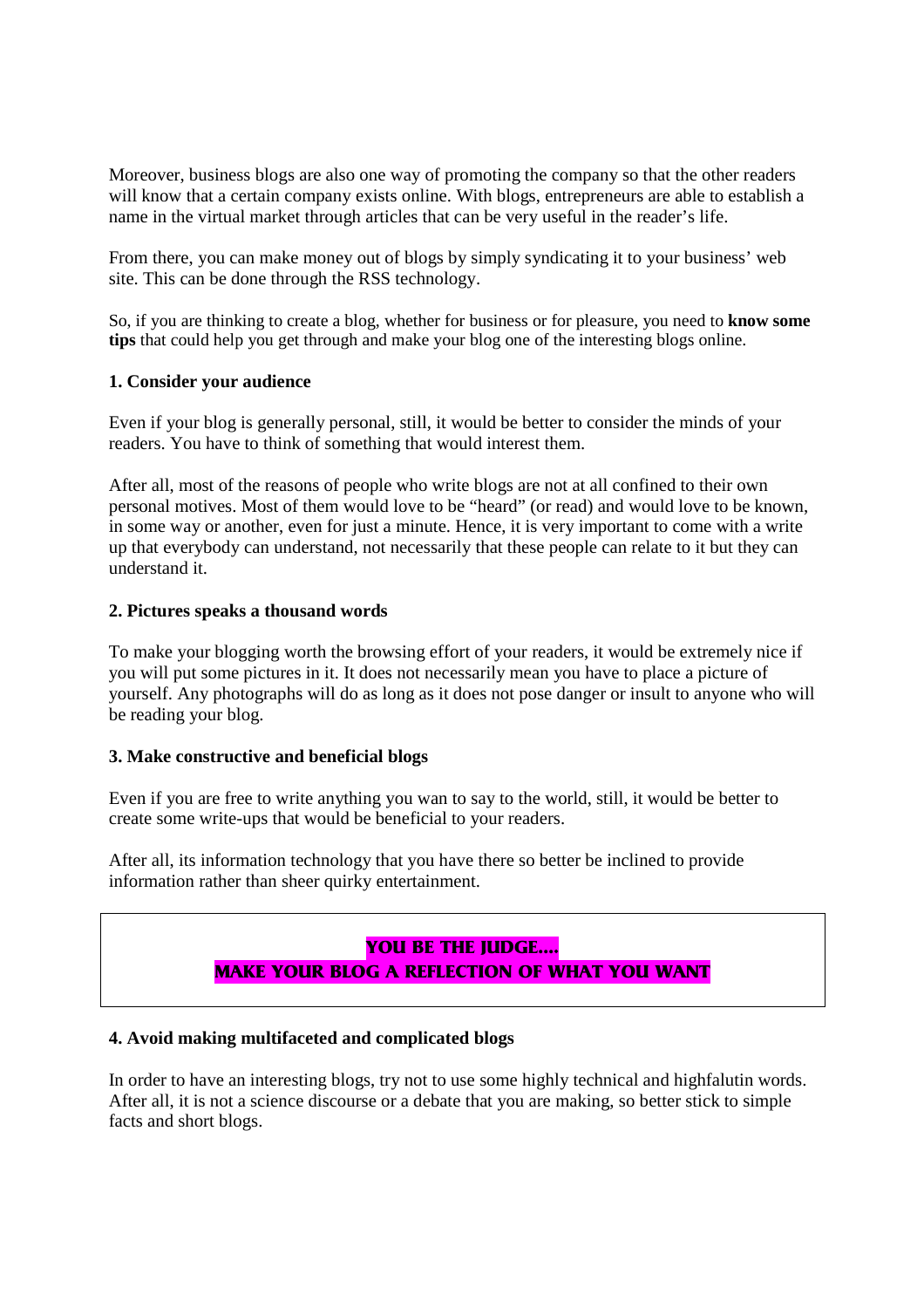Bear in mind that most people who use the Internet usually do more scanning than scrutinizing each site word for word. Therefore, it would be better to come with blogs that will not bore your readers just because you have these lengthy articles.

#### **5. Make it interactive**

As much as possible and if your capacity will allow it, make your blog interactive. You can do this by placing some video or audio clips in your blog.

You can even place an area for comments or for some feedbacks. In this way, you can get some impressions or reactions of other people. Who knows, you might even gain some friends just by making them feel at home in your blog site.

Indeed, blogs are not created just for the mere fun of it. It also has its own purpose in the world of the Internet.

Therefore, for people who wish to harness their craft, as far as writing is concerned, blogs are the best way to do it.

As they say, blogging is the contemporary term of creative and commercial writing.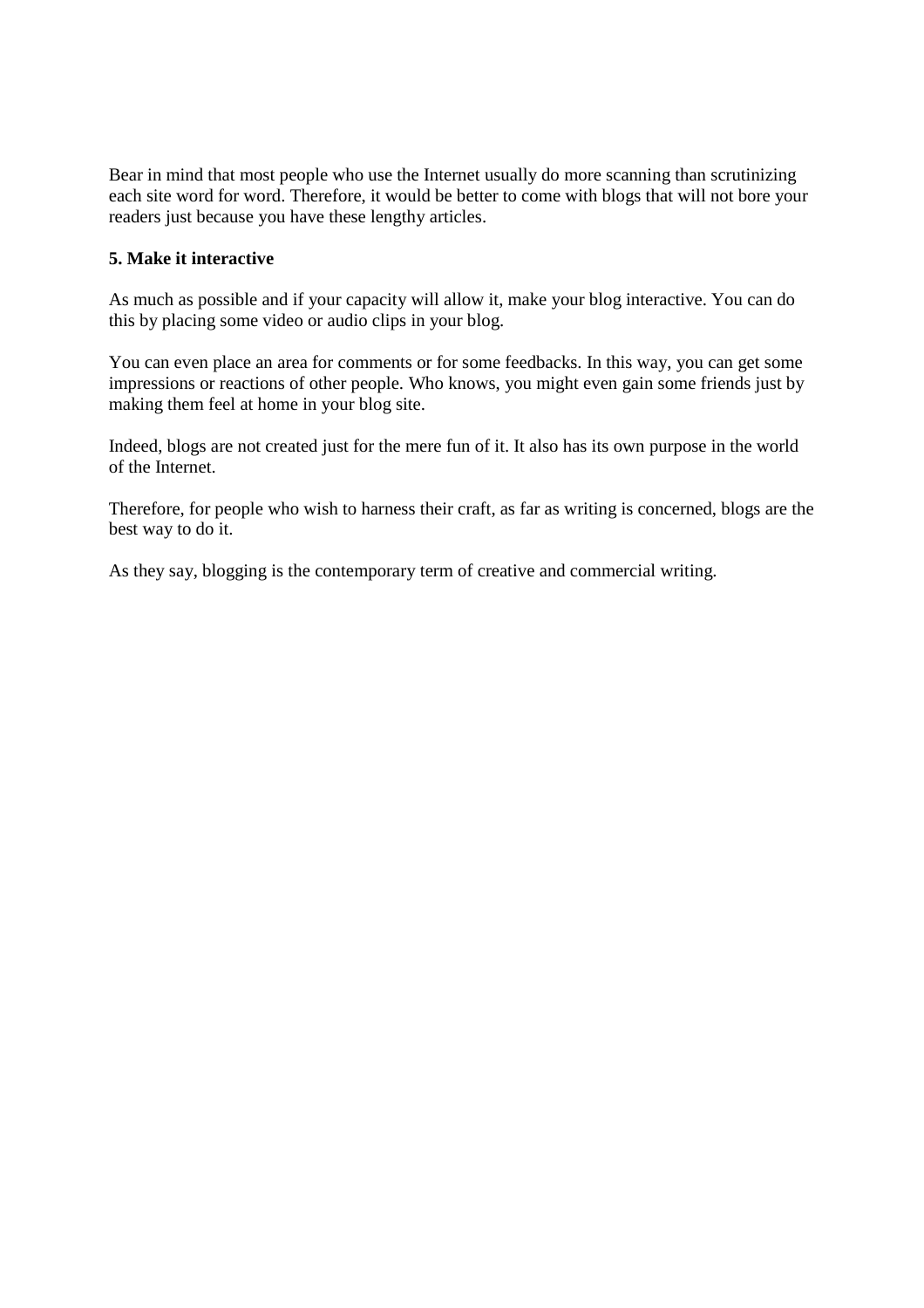

#### **TheFreeSite.com: Free Blog Resources**

Would you like to publish on the Web, but don't want the hassle of having to set up

 Web site? Then you should explore using a blog service. A "blog" (short for "Web log") lets you easily post content on the Web instantly. Below, TheFreeSite.com offers a roundup of free services that let you easily set up your own blog. Most of these services will also host your blog and many of them offer free enhancements to help you develop and promote your blog.

#### **BlogText.org** http://www.blogtext.org/

Here's an easy-to-use free blog and photo album service that offers many handy features, including a WYSIWYG entry editor, spell checker, multiple photo albums, blog search, stats, customized colors, personal profile, comment notify, RSS/XML feeds, and more.

#### **Net Eblogus.com** http://www.eblogus.com/

This free service lets you easily create your own blog. Eblogus.com gives you 900 megs of storage space, unlimited traffic, and up to five blogs per account.



**MicroBlogHost** http://www.microbloghost.com/

This free service lets you easily set up your own Twitter-like "microblog." It's a good way to build a community with your friends, colleagues, and site visitors. MicroBlogHost is powered by the WordPress blog publishing system.



#### **Pink 4 Free**

Do you have a blog? This free ping service lets you announce your blog updates to over 130 tested and functioning blog directories. You must register to use this service (but registering is free).



#### **WebLogReview.net**

Are you looking for more traffic for your blog? This free service lets you list your blog in an online directory. You can also rate and review other blog submissions here.



#### **My BlogTunes**

Here's a free music player that lets you create your own "radio station" from a library of songs featured at the site. You can then easily post your customized music player to your own blog (as well as your MySpace page, or Web site).



#### **Blogger.com**

Would you like to publish on the Web, but don't want the hassle of having to set up a Web site? Then you should explore Blogger, a free online tool that lets you post content on the Web instantly. Blogger, a popular service owned by the search engine Google, lets you quickly and easily set up a custom "blog".

#### **IT OkayBlog.net**

At this site, you can easily set up your own blog, for free. OkayBlog.net's service is powered by the popular WordPress blog publishing system.

| <b>NST</b> |  | There are other free Blog Services |  |  |
|------------|--|------------------------------------|--|--|
|------------|--|------------------------------------|--|--|

| Blogspot.com    | These three Blogging Service are probably the most used and the largest.   |
|-----------------|----------------------------------------------------------------------------|
| Livejournal.com | You can check out my blog at: http://www.bannercruise.blogspot.com         |
| Wordpress.com   | There are thousands (if not millions) of blogs on the net, check some out. |